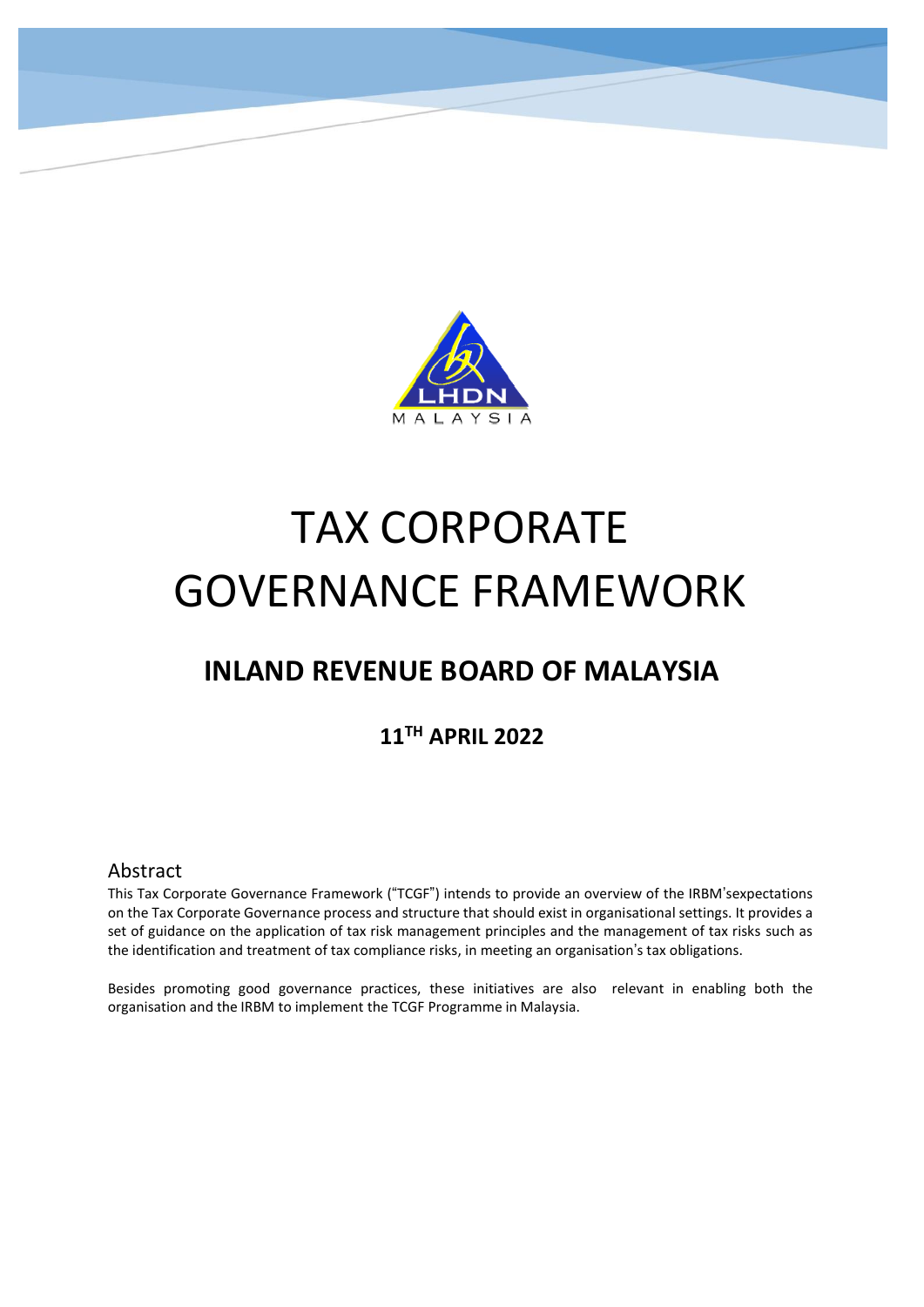| No. | <b>Topic</b>                                                                                          | Page           |
|-----|-------------------------------------------------------------------------------------------------------|----------------|
| 1.  | <b>INTRODUCTION</b>                                                                                   | $\overline{2}$ |
|     | 1.1 Overview                                                                                          | 2              |
|     | 1.2 Tax governance framework                                                                          | $\overline{2}$ |
| 2.  | <b>OBJECTIVE OF TCG FRAMEWORK</b>                                                                     | 3              |
|     | 2.1 Purpose                                                                                           | 3              |
|     | $2.2$ Aim                                                                                             | 4              |
| 3.  | THE SCOPE OF TCGF                                                                                     | 4              |
| 4.  | <b>BENEFITS OF HAVING A FRAMEWORK</b>                                                                 | 5              |
| 5.  | <b>KEY FOCUS AREAS</b>                                                                                | 5              |
|     | 5.1 Roles and Responsibilities                                                                        | 5              |
|     | <b>5.2 Control framework</b>                                                                          | 8              |
|     | 5.3 Control testing                                                                                   | 9              |
|     | 5.4 Management of tax risks                                                                           | 9              |
|     | 5.5 Significant or new transactions                                                                   | 10             |
|     | 5.6 Tax and accounting results                                                                        | 10             |
| 6.  | <b>IMPLEMENTATION</b>                                                                                 | 11             |
|     | 6.1 The need for a TCGF Programme                                                                     | 11             |
|     | 6.2 Participation in the TCGF Programme                                                               | 11             |
|     | 6.3 Processes of the TCGF Programme                                                                   | 12             |
|     | 6.4 TCGF Programme Timeframe                                                                          | 12             |
|     | 6.5 Benefits of the TCGF Programme                                                                    | 13             |
| 7.  | <b>CONCLUSION</b>                                                                                     | 13             |
|     | APPENDIX 1: The six principles of a TCGF                                                              | 14             |
|     | APPENDIX 2: Example of an organisation's corporate income<br>tax preparation and submission flowchart | 15             |

## **TABLE OF CONTENTS**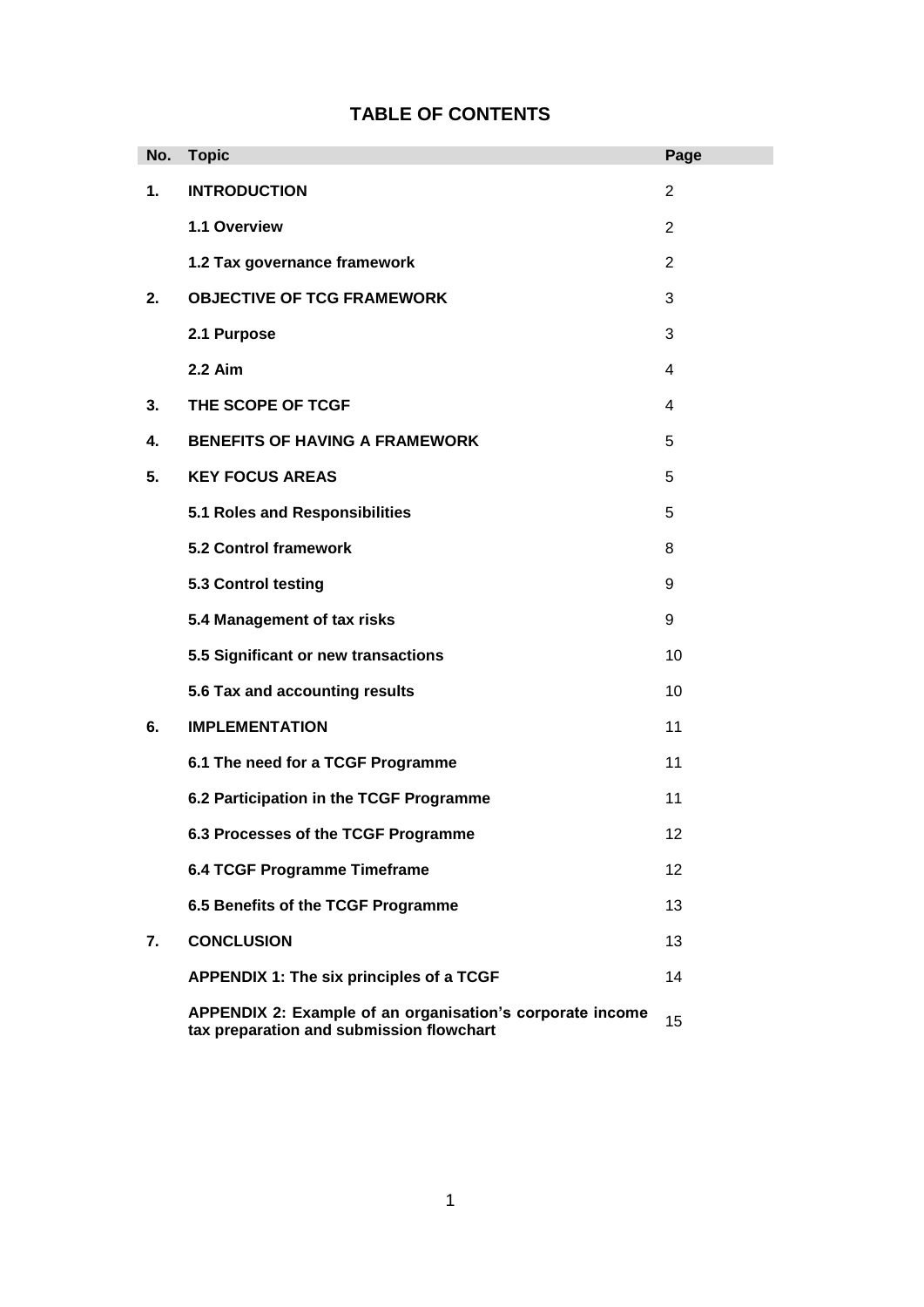#### **TAX CORPORATE GOVERNANCE FRAMEWORK**

#### **1. INTRODUCTION**

#### **1.1. Overview**

Corporate governance encompasses the rules, relationships, systems and processes under which decisions are made and authority is exercised and controlled within an organisation. It comprises the mechanisms by which businesses, office holders and those in control are held to account.

In Malaysia, there is a growing expectation for organisations to have a level of governance that ensures accountability, transparency and integrity of the tax system.

Depending on the size and nature of the business, the organisation may already have governance arrangements in place to meet the expectations of various stakeholders and the Inland Revenue Board of Malaysia ("IRBM").

#### **1.2. Tax governance framework**

Good tax governance is a subset of good corporate governance.

A strong tax governance framework establishes the techniques and processes within the organisation to identify tax risks, assess risks and sets out the appropriate actions to mitigate the impact of those tax risks. An effective tax governance framework can cultivate a level of confidence that the organisation is reporting and paying the right amount of tax, enabling organisations to achieve greater certainty in relation to its tax affairs.

The introduction of the Tax Corporate Governance Frameworks ("TCGF") is part of the IRBM's initiative towards adopting a cooperative tax compliance process that is both fair and effective in Malaysia.

An effective TCGF can assist an organisation:

- (a) Articulate its attitude towards tax risks by providing a level of comfort to all stakeholders that tax risks are maintained at an acceptable level as tax strategies, policies and processes are standardised and integrated within the wider organisation;
- (b) Achieve greater certainty with respect to its tax affairs, where in the absence of a clear tax compliance control framework, there may result in various parts of the organisation pursuing different and possibly conflicting strategy;
- (c) Promote early resolution of tax issues as and when the tax risks are identified via the internal controls established;
- (d) Save time, money and effort in managing tax affairs.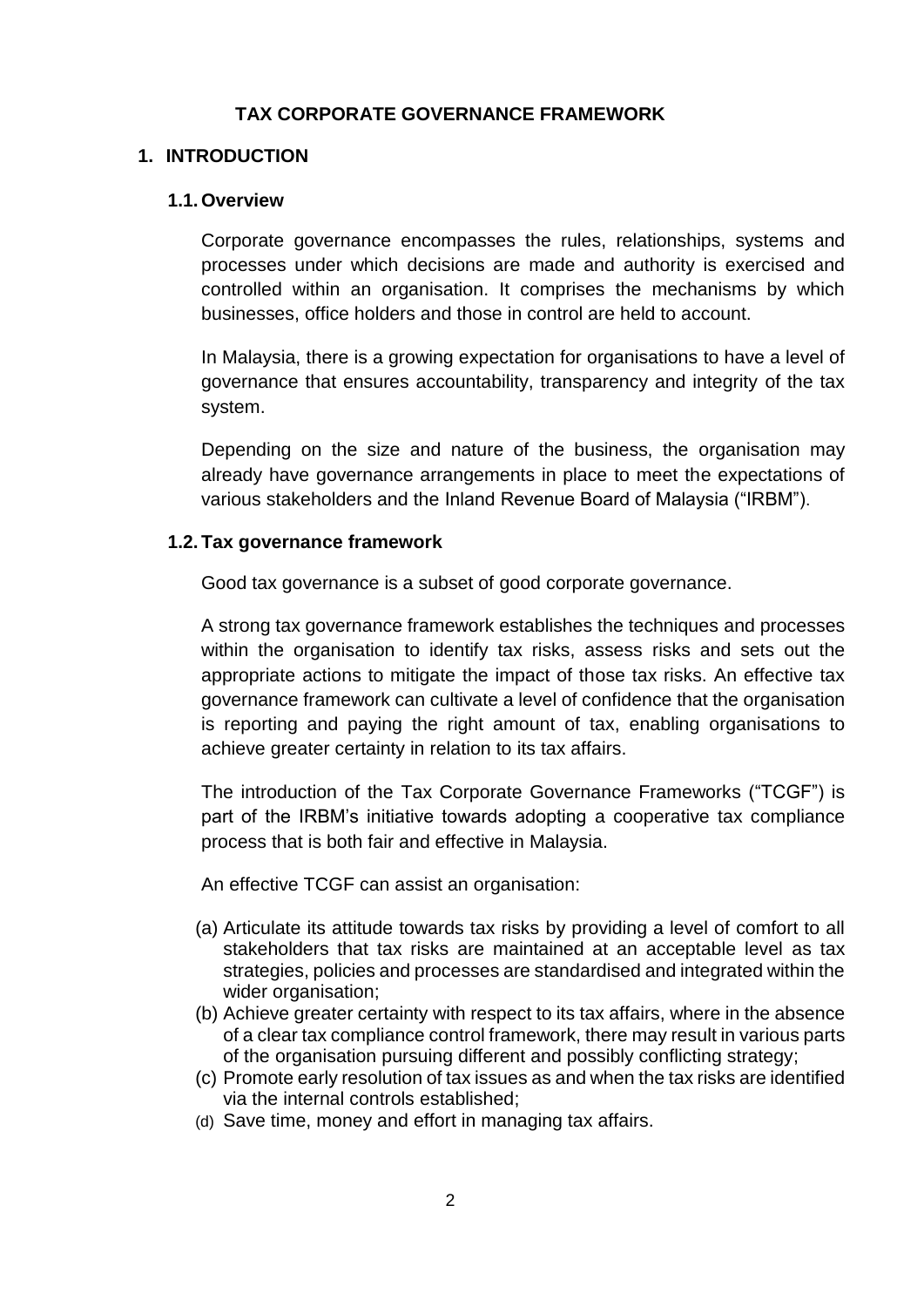#### **2. OBJECTIVE OF TCG FRAMEWORK**

#### **2.1.Purpose**

This framework sets out the IRBM's expectation on the application of the principles of Tax Corporate Governance within an organisational setting. Organisation for Economic Co-operation and Development (OECD) through its publication on Co-operative Tax Compliance identifies the following six principles in developing a good TCGF which are as follows:

- (a) Tax strategy established
- (b) Applied comprehensively
- (c) Responsibility assigned
- (d) Governance documented
- (e) Testing performed
- (f) Assurance provided

*Note: Please refer to Appendix 1 for further details with respect to the six principles set out above.*

IRBM recognises that different organisations may adopt different governance practices based on a range of factors, including their size, complexity, history and corporate culture. While the IRBM expects that all organisations will have a level of Tax Corporate Governance, the IRBM also recognises a need for flexibility in application of the principles of Tax Corporate Governance. For these reasons, the components outlined should be regarded as an indication of the IRBM's views of better practices in relation to the TCGF as opposed to a rigid set of rules.

The components of the TCGF that can be applied by an organisation in developing its TCGF may include:

- (a) Articulating tolerance for tax risk
- (b) Defining the tax risks to be covered
- (c) Segregation of duties and identification of who is responsible for tax related tasks
- (d) The process of managing tax risks
- (e) Intended outcome *Eventual desired outcome of improved image and reputation, increased tax authority confidence, better management of tax affairs, reduced enquiries and tax audits, reduction in costs and resource needs.*

IRBM recommends organisations to consider adopting a TCGF appropriate to their circumstances and the requirements of the relevant local corporate rules and legislation when assessing the robustness of their TCGF.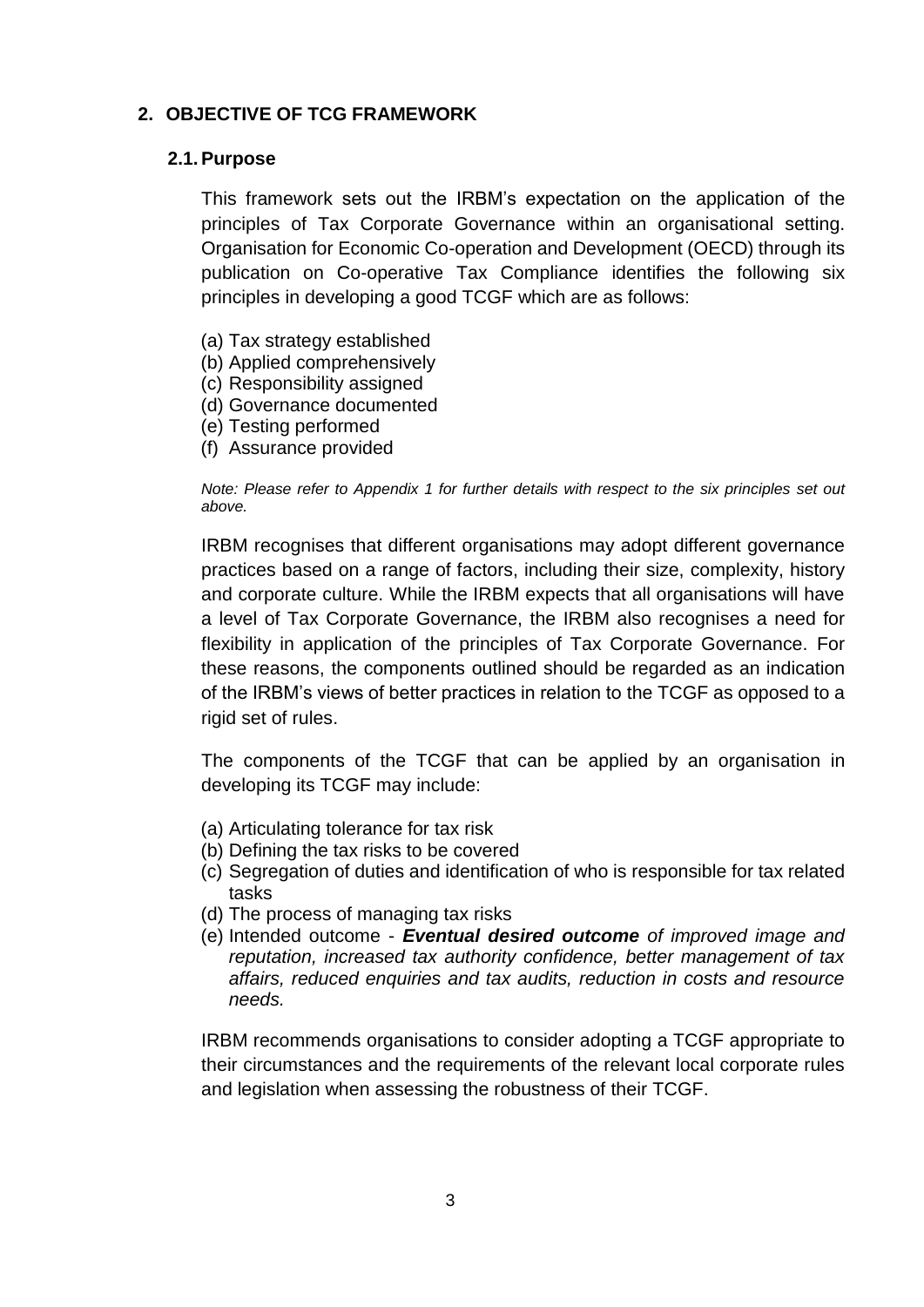#### **2.2. Aim**

This document aims to help organisations understand the focus areas of the IRBM with respect to tax corporate governance to enable businesses to:

- (a) Develop or improve an organisation's tax governance and internal control framework;
- (b) Promote tax compliance and reduce tax risks;
- (c) Test the robustness of an organisation's framework;
- (d) Understand how to demonstrate the operational effectiveness of an organisation's key internal controls to its stakeholders, including the IRBM; and
- (e) To ensure that the financial, regulatory and reputational risks associated with taxation are fully identified and evaluated.

#### **3. THE SCOPE OF TCGF**

The IRBM encourages organisations to develop their TCGF accordingly pertaining to:

- (a) Income tax
- (b) Petroleum tax
- (c) Real Property Gains tax
- (d) Transfer pricing/Advanced Pricing Arrangement (APA)
- (e) Withholding tax
- (f) Tax payment (CP204, CP 250, CP204A, CP250A, instalments, RPGT and Withholding Tax)
- (g) Monthly tax deduction of employees (CP39, CP39A), additional monthly deduction (CP38)
- (h) Stamp duty
- (i) Taxation on Labuan Business Activities
- (j) Tax incentives
- (k) Tax strategies
- (l) Public Ruling compliance
- (m) Tax rules and regulations
- (n) Advanced Ruling.

If reasons arise that certain items be excluded from the TCGF, IRBM will discuss any issues with the organisation to determine the extent to which such items can be covered in the TCGF as practical. For example, where a particular tax is not relevant or has a remote / low level of materiality to the organisation and the IRBM, then such item may be considered to be excluded from the TCGF.

For organisations with an existing TCGF which covers limited items, the organisation may consider to include further items, thereby allowing organisations to achieve a complete TCGF.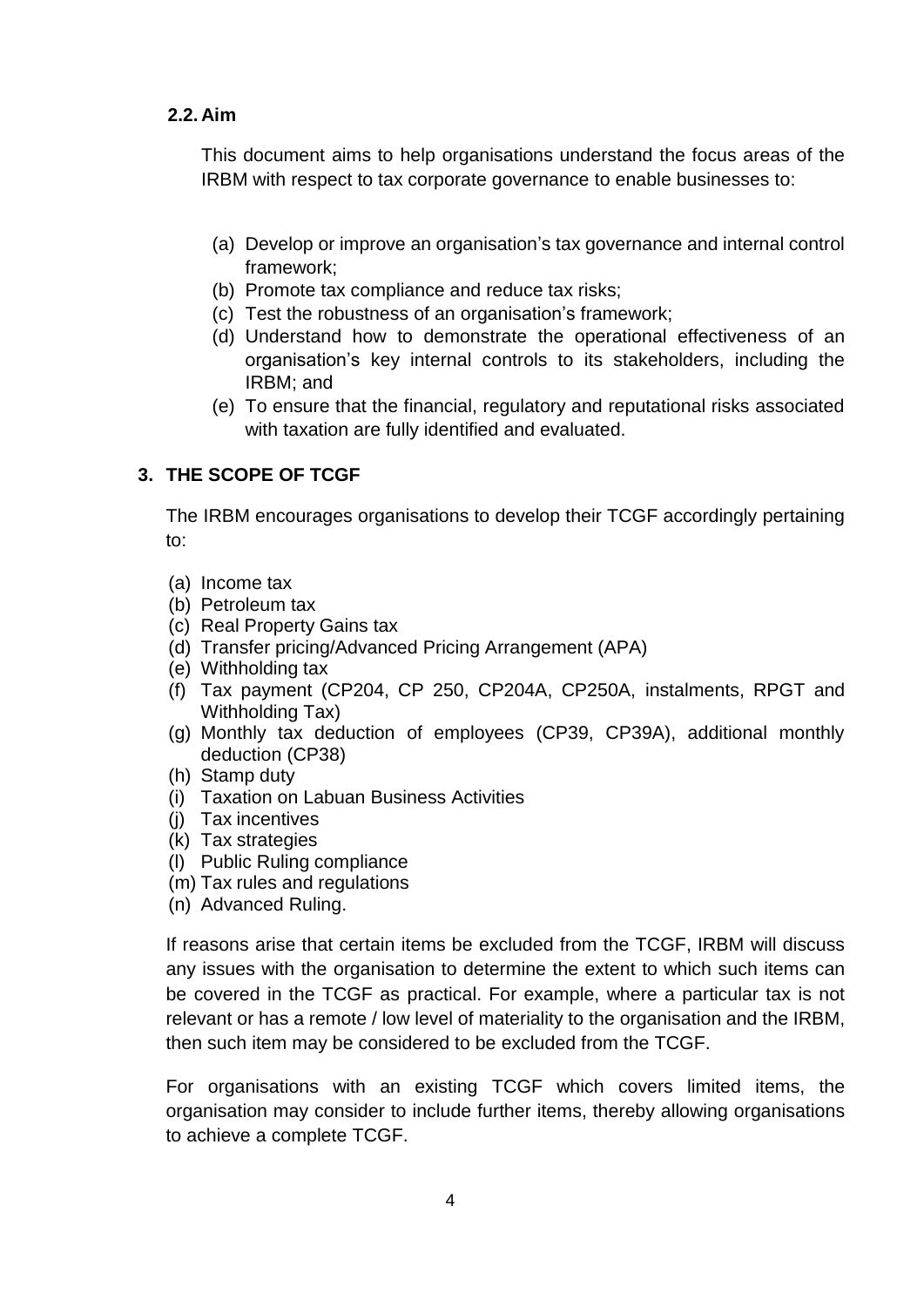#### **4. BENEFITS OF HAVING A FRAMEWORK**

In general, implementation of the TCGF will bring benefits to both the organisation and the IRBM in various ways.

For your business, these benefits may include:

- (a) Better tax risk management
- (b) Promotion of operational efficiency for businesses
- (c) Creation a platform for managing tax risks
- (d) Encouragement of proactive risk identification procedures to be performed
- (e) Enhancement of business confidence in managing tax
- (f) Protection of the reputation of the organisation's management team and stakeholders
- (g) Ensuring accurate tax reporting and reinforcing the integrity of business records
- (h) Potential reduction of compliance costs
- (i) Greater certainty in relation to tax exposure.

In turn, an organisation's TCGF will assist the IRBM:

- (a) Acquire a better understanding of the organisation's business and its tax governance procedures and tax risk management procedures
- (b) Enhance its relationship with the taxpayer
- (c) Drive co-operative compliance which is business-friendly and in line with International standard and Government initiative
- (d) Increase efficiency and effective use of resources
- (e) Provide the ability to focus on audits and enforcement for high-risk cases
- (f) Receive correct tax returns and payments on time

#### **5. KEY FOCUS AREAS**

For each focus area, organisations can present evidence that show their tax corporate governance is in place and effective. The types of evidence provided will be in the context of the respective businesses. Below are the key focus areas and some examples of the types of evidence required by the IRBM.

#### **5.1. Roles and responsibilities**

The IRBM focuses on the accountability of decision makers. Clear roles and reporting lines of authorization promote decision making that is transparent and adequately addresses tax risks.

In assigning the roles and responsibilities of each of the stakeholders with respect to tax risk management in an organisation, the Board of Directors or Senior Management would need to be adequately informed to make decisions.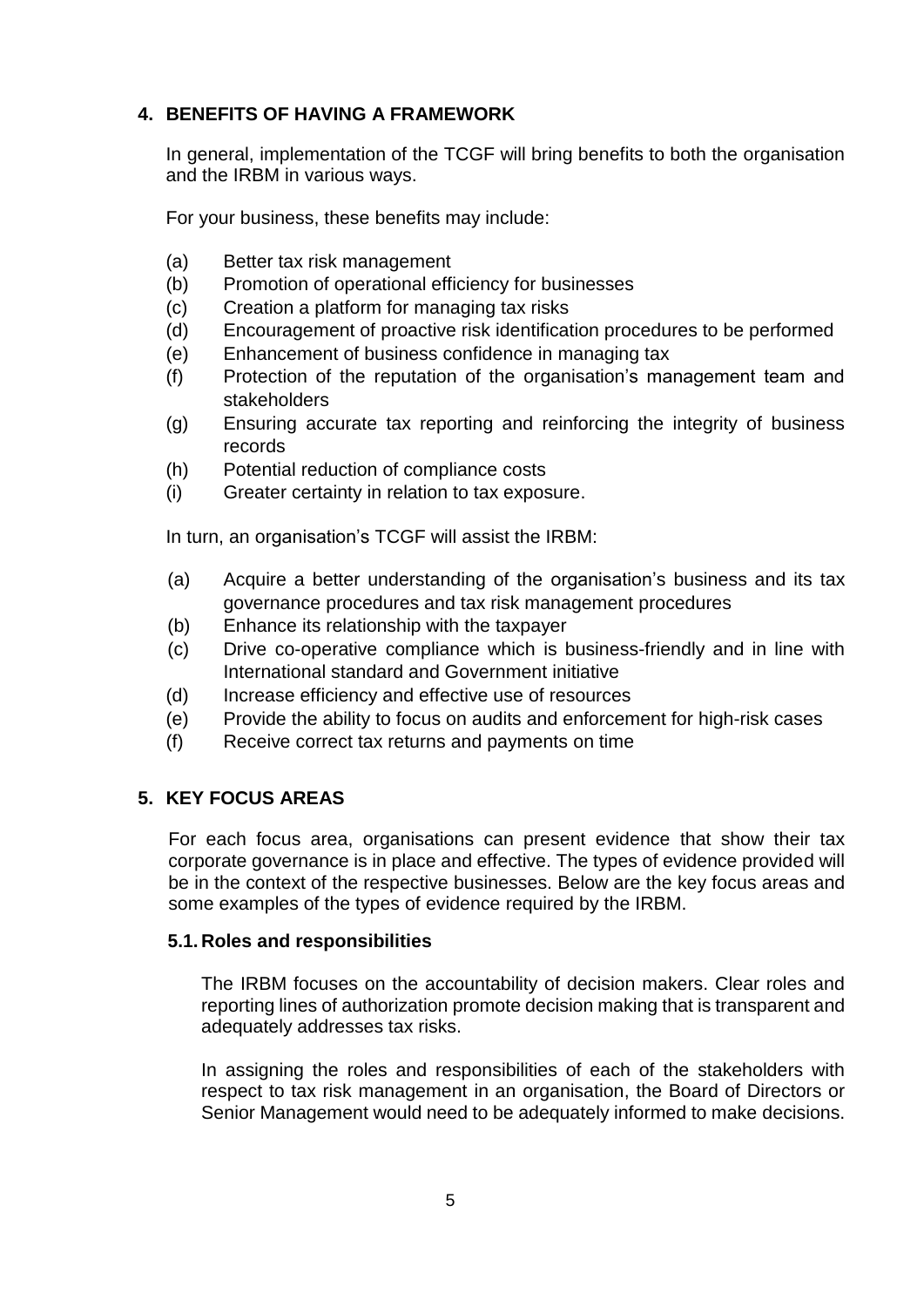The table below provides an overview and guidance on the assignment of the roles and responsibilities of each stakeholder in managing tax risks.

| No.            | <b>Stakeholders</b>                                                                                                                                             | <b>Roles and responsibilities</b>                                                                                                                                                                                                                                                                                                              |  |  |
|----------------|-----------------------------------------------------------------------------------------------------------------------------------------------------------------|------------------------------------------------------------------------------------------------------------------------------------------------------------------------------------------------------------------------------------------------------------------------------------------------------------------------------------------------|--|--|
| 1 <sub>1</sub> | Board of Directors<br>(BOD)                                                                                                                                     | (a) Sets the tone from the top<br>(b) Tax risk awareness<br>(c) Advisory role and judgement<br>(d) Consideration of the organisation's tax risk<br>appetite<br>(e) Possess general understanding of internal<br>controls in carrying out their roles and<br>responsibilities                                                                   |  |  |
| 2.             | <b>Tax Risk Committee</b><br>/ Audit Committee<br>(Head<br>of<br>Department)                                                                                    | (a) Defines tax risk framework, policies and<br>controls<br>(b) Defines the roles and responsibilities<br>(c) Oversight of internal controls environments<br>(d) Risk oversight<br>(e) Systematic review<br>and<br>proper<br>documentation of internal controls and<br>procedures for<br>quality<br>assurance<br>purposes, on a periodic basis |  |  |
| 3.             | Finance<br>Group<br>Department (CFO /<br>Head of Finance), or<br>Tax<br>Group<br>Department<br>(Head<br>of<br>Tax<br>$\prime$<br>Regional<br>Head<br>of<br>Tax) | (a) Review of tax risks<br>(b) Assessment of tax issues<br>(c) Identify and/or drafting of tax policies,<br>standards and guidelines<br>(d) Responsible for review of tax reports to be<br>submitted<br>(e) Authority to seek external advice when<br>required<br>(f) Responsible for engaging with the IRBM                                   |  |  |
| 4.             | Tax<br>managers/<br>Manager/<br>Finance<br>Accountant                                                                                                           | (a) Implement tax risk controls<br>(b) Perform tax risk monitoring<br>(c) Highlight possible tax issues<br>(d) Conduct assurance and testing<br>(e) Maintain documentation to support tax<br>positions taken and filings with the IRBM                                                                                                         |  |  |
| 5.             | <b>Business</b><br>Departmental<br>functions                                                                                                                    | (a) Establish and maintain Standard Operating<br>(SOP) which<br><b>Procedures</b><br>document<br>business/departmental functions' area of<br>processes where tax implications are<br>concern, including proper recording of<br>transactions into the ledger for data<br>extraction i.e. covers:                                                |  |  |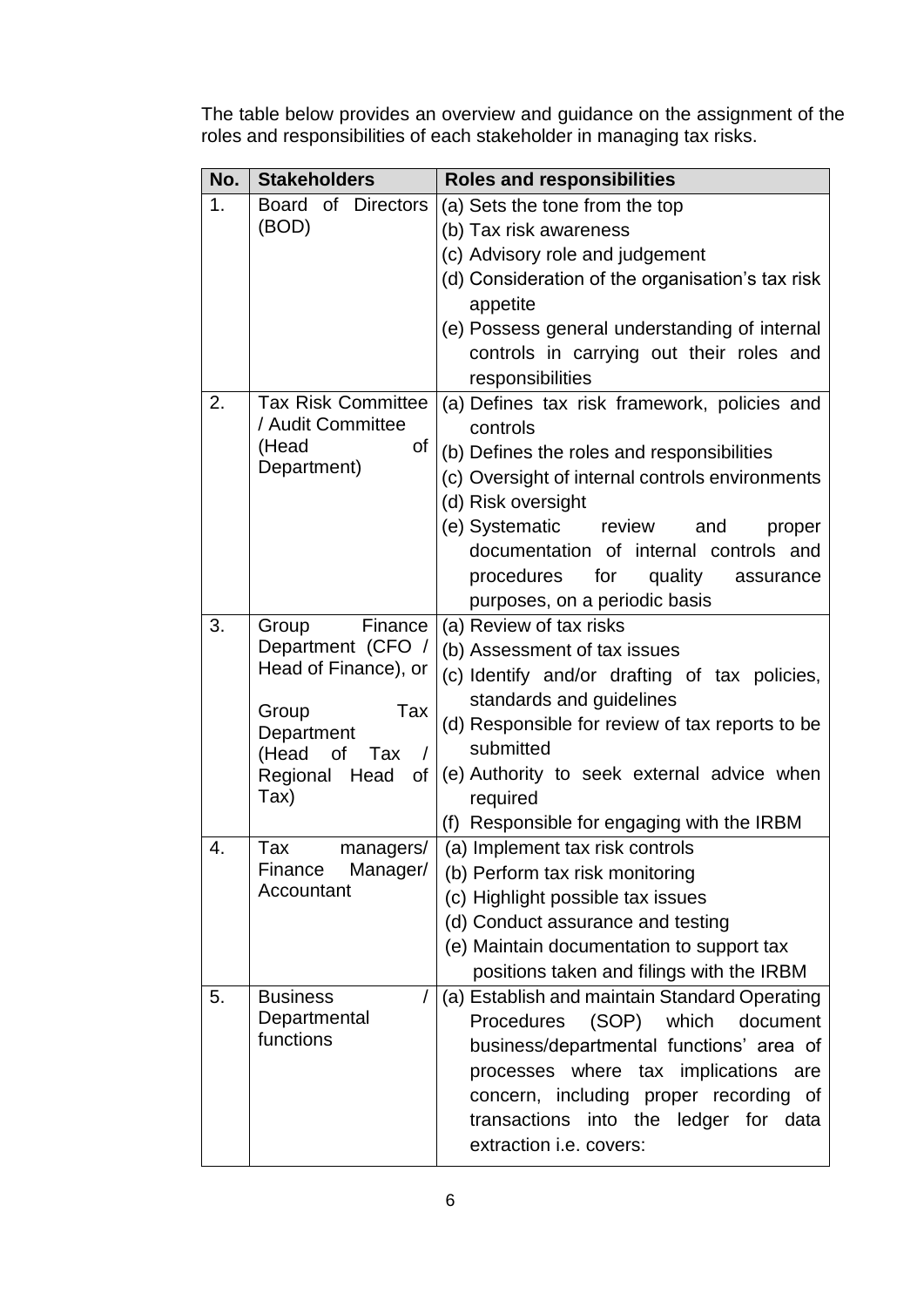| No. | <b>Stakeholders</b> | <b>Roles and responsibilities</b>                                                     |  |  |
|-----|---------------------|---------------------------------------------------------------------------------------|--|--|
|     |                     | i) Process                                                                            |  |  |
|     |                     | ii) Posting                                                                           |  |  |
|     |                     | iii) Invoicing                                                                        |  |  |
|     |                     | (b) Ensures to the best knowledge that there                                          |  |  |
|     |                     | are no significant deficiencies or material                                           |  |  |
|     |                     | weaknesses in the design or operation of                                              |  |  |
|     |                     | the internal controls in respect of the                                               |  |  |
|     |                     | above.                                                                                |  |  |
|     |                     | (c) Prepare documentation of end-to-end<br>process                                    |  |  |
|     |                     | (d) Maintain documentation to support tax                                             |  |  |
|     |                     | positions taken and filings with the IRBM                                             |  |  |
|     |                     | (e) Staff training.                                                                   |  |  |
|     |                     | (f)<br>Staff reviews, KPIs and<br>performance                                         |  |  |
|     |                     | agreements that incorporate tax corporate<br>governance and risk management elements. |  |  |

Examples of evidence that the IRBM may look for:

- (a) roles and responsibilities are clearly documented.
- (b) clear lines of authorisation and sign-off for tax decisions and administration.
- (c) business owners, board of directors, senior management and tax functions understand their respective tax obligations, including registrations, lodgement, reporting, payment and record keeping.
- (d) BOD induction pack for directors to incorporate briefings on key accounting and tax issues.

For example:

Where a Board of Directors is present, the roles of the Board may include:

- (a) An outline of the roles and responsibilities of the company directors and any associated delegation (e.g. to the audit committee).
- (b) Develop a Board level skills matrix –this outlines the financial / tax literacy and tax knowledge at the Board level.
- (c) Formal endorsement of the TCGF (including the development of a Tax Strategy and the Code of Practice).
- (d) Perform an annual review of the organisation's tax risk areas, internal control systems and any on-going significant tax issues being monitored, together with any additional information that may be necessary.

The roles of the senior management may include:

(a) Management to set responsibility for managing compliance with all types of tax which the organisation is liable for.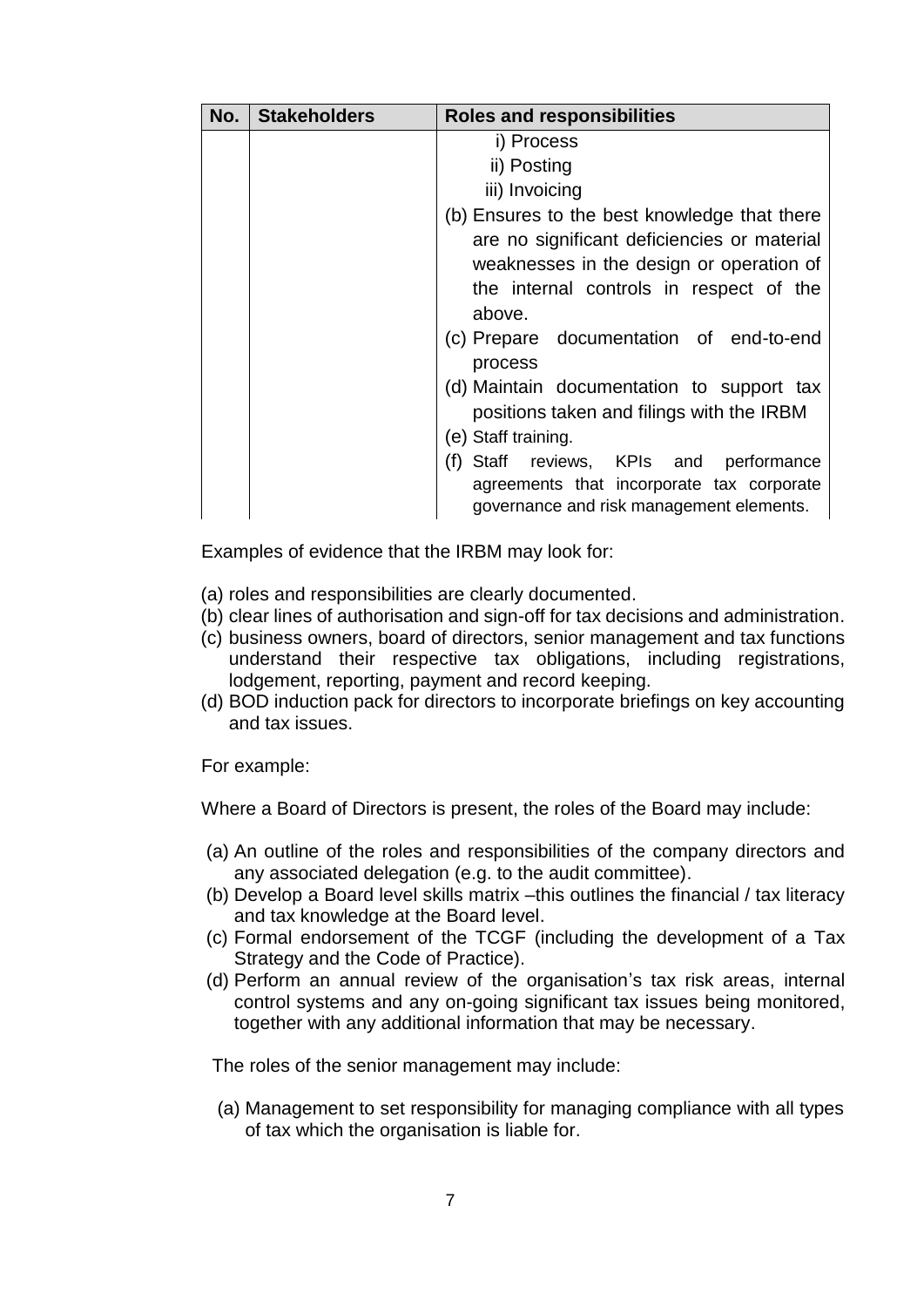- (b) Management should ensure sufficient capacity and capability in the tax function and other responsible areas to enable effective management of all taxes and tax risk.
- (c) Assurance of TCGF and internal controls in identifying, assessing and managing tax risks.
- (d) Sign off of significant and material transactions.
- (e) Review and consideration of tax reporting and tax risk issues escalated.
- (f) Management to provide ongoing support and briefings for directors regarding tax risk management strategies.

"Senior management" refers to the personnel of an organisation who are members of its core management team (other than the Board of Directors) who are involved in the day-to-day operations of managing the organisation. This would typically include all members of the management one level below the executive directors, including all the functional heads.

#### **5.2. Control framework**

Systems and controls are in place to ensure accurate reporting and transparency of decision making. An illustration of a control framework is depicted in the diagram below.

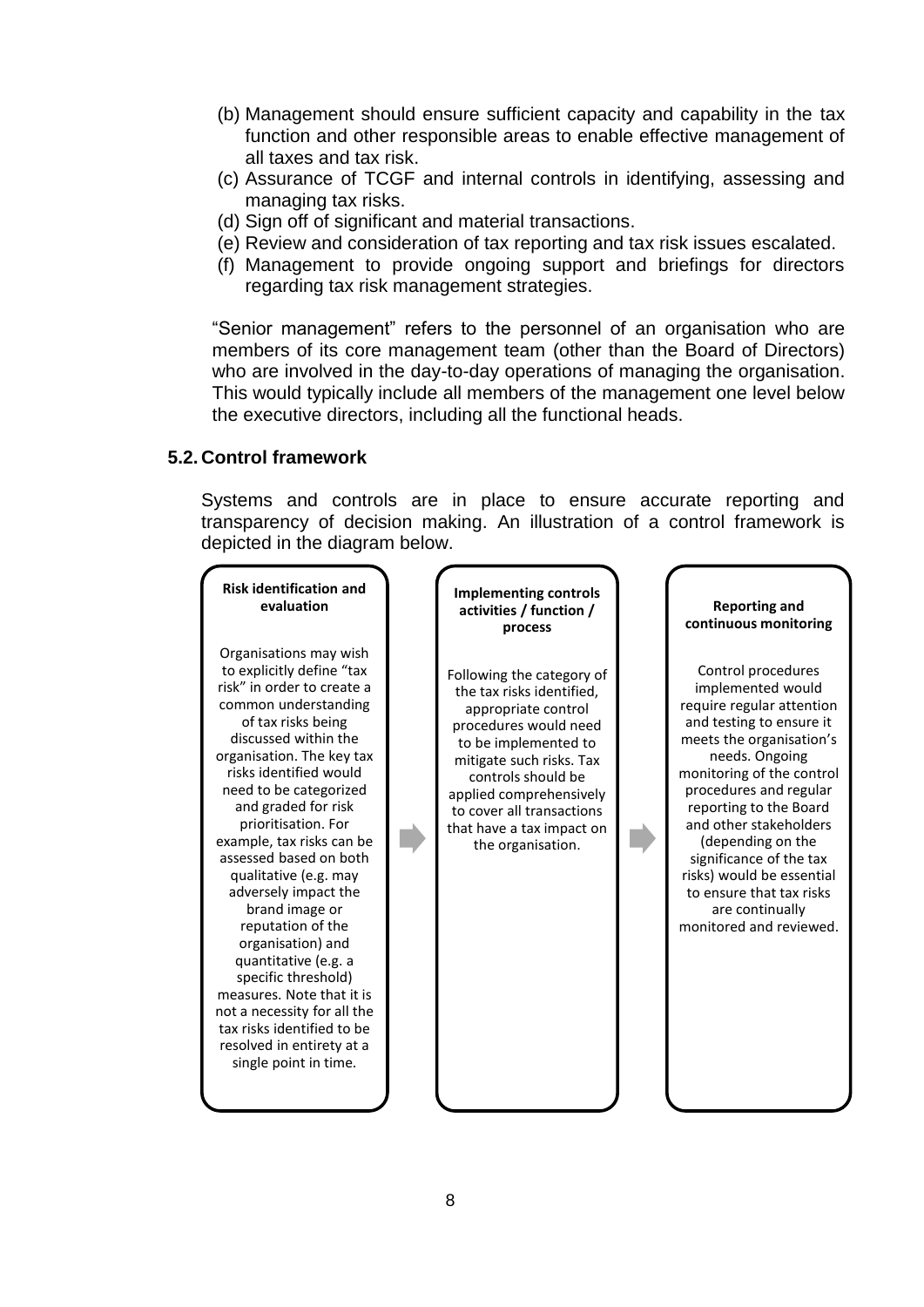Examples of evidence that the IRBM may look for:

- (a) Formalise the organisation's tax strategy by the Board, encompassing the "Tone at the Top" approach. Generally, the tax strategy document would comprise the following key topics: Code of practice, how the organisation manages tax risks, the organisation's attitude to tax planning, the level of risk the organisation can tolerate with respect to tax risks, the organisation's relationship with IRBM, etc.).
- (b) Document controls and processes that identify, assess and mitigate tax risks.
- (c) Develop controls to identify and manage tax risks integrated into IT systems and processes.
- (d) Ascertain decision points and communication processes to escalate tax risks.
- (e) Develop a control list of tax documents for record keeping.
- (f) Maintain a tax sensitive event trigger list to track potential tax issues with respect to the organisation's activities.
- (g) Maintain a tax risk register, as well as remediation plan to document mitigation steps in resolving the tax risks identified.
- (h) Introduce standards with respect to the development of the tax technical knowledge and capabilities of the personnel of the tax functions (e.g. qualification and experiences of the tax functions, training requirements, etc.).
- (i) Review and update the TCGF annually.

In addition, various control tools such as flowcharts and controls walkthrough templates can be developed as part of an organisation's internal controls.

*Note: Please refer to Appendix 2 for an example of an organisation's internal control flowchart.*

#### **5.3. Control testing**

Processes exist to regularly test the effectiveness of the organisation's internal controls and rules to manage and report on business risks.

Examples of evidence that the IRBM may look for:

- (a) develop plans for testing systems and controls relating to tax functions.
- (b) document process for retaining working papers, reconciliation processes and error exception processes.
- (c) Set audit committee reviews of the effectiveness of controls and procedures in place.
- (d) Documented evidence of the operationalization of the TCGF.

#### **5.4. Management of tax risks**

Tax risks are managed with an understanding of the Malaysian tax law and regulations along with the IRBM's view on tax treatments and published rulings.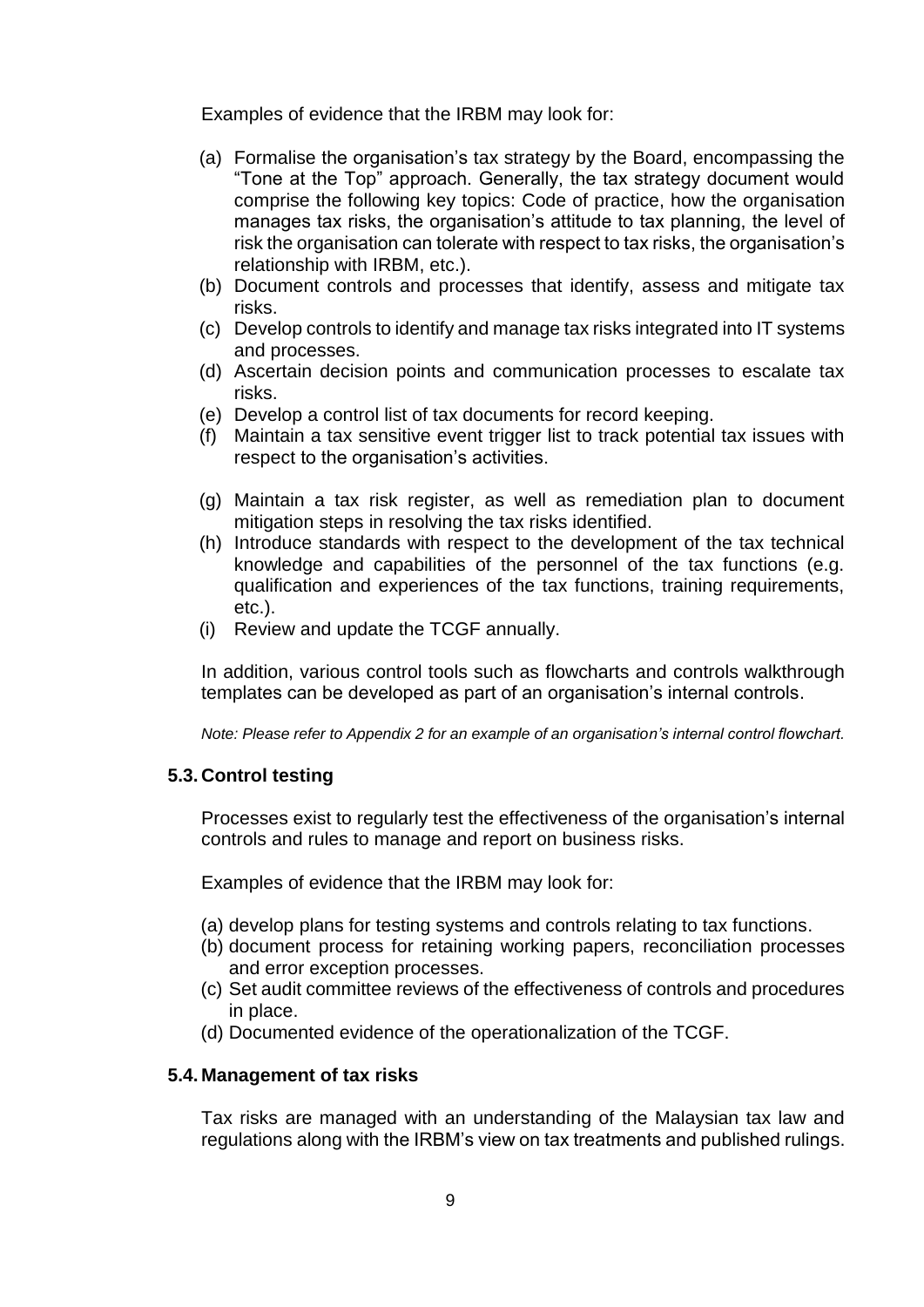A reasoned approach would need to be adopted when assessing tax risks and when making decisions, including considerations with respect to the risk of dispute.

Examples of evidence that the IRBM may look for:

- (a) document a detailed review process to consider IRBM's published view and identify potential difference in law or factual interpretation that may give rise to a dispute.
- (b) for early identification of potential risk of dispute that may potentially have significant tax implications, to document communication protocols to management and formulate steps taken to manage the risk identified, (e.g. by engaging external advisors or discuss with IRBM).
- (c) identify gaps between "as-is" and the desired ideal state for consolidating and highlighting tax risks, follow-ups, validation, assessment and on-going improvements to tax management process.
- (d) develop templates with key details of identified tax risks to be reported to the Board for decision making.

#### **5.5.Significant or new transactions**

Significant or new transactions are identified, well documented and subject to a review and sign-off for tax risk purposes.

Examples of evidence that the IRBM may look for:

- (a) document process to identify and map major categories of transactions to relevant tax classifications (e.g. how capital and disallowable items are identified in the ledger).
- (b) assess the potential impact due to the change of tax landscape (e.g. from the announcement of annual budget in Malaysia, etc.).
- (c) determine parameters of a significant or material tax risk (e.g. materiality, approval limits, level of tax risks, etc.).
- (d) ascertain impact of the tax risks to the business.
- (e) plans to manage commercial and tax risks, limiting the impact on your business.
- (f) internal guidance on when significant or new transactions should be escalated within the organisation and/or external advice sought.

#### **5.6. Tax and accounting results**

Tax and accounting results are subject to review processes. Tax outcomes either reflect economic performance or variances, are understood and can be explained.

Examples of evidence that the IRBM may look for:

(a) Reconciliations of tax computation to financial statement and explanations for any variances which may have tax impact.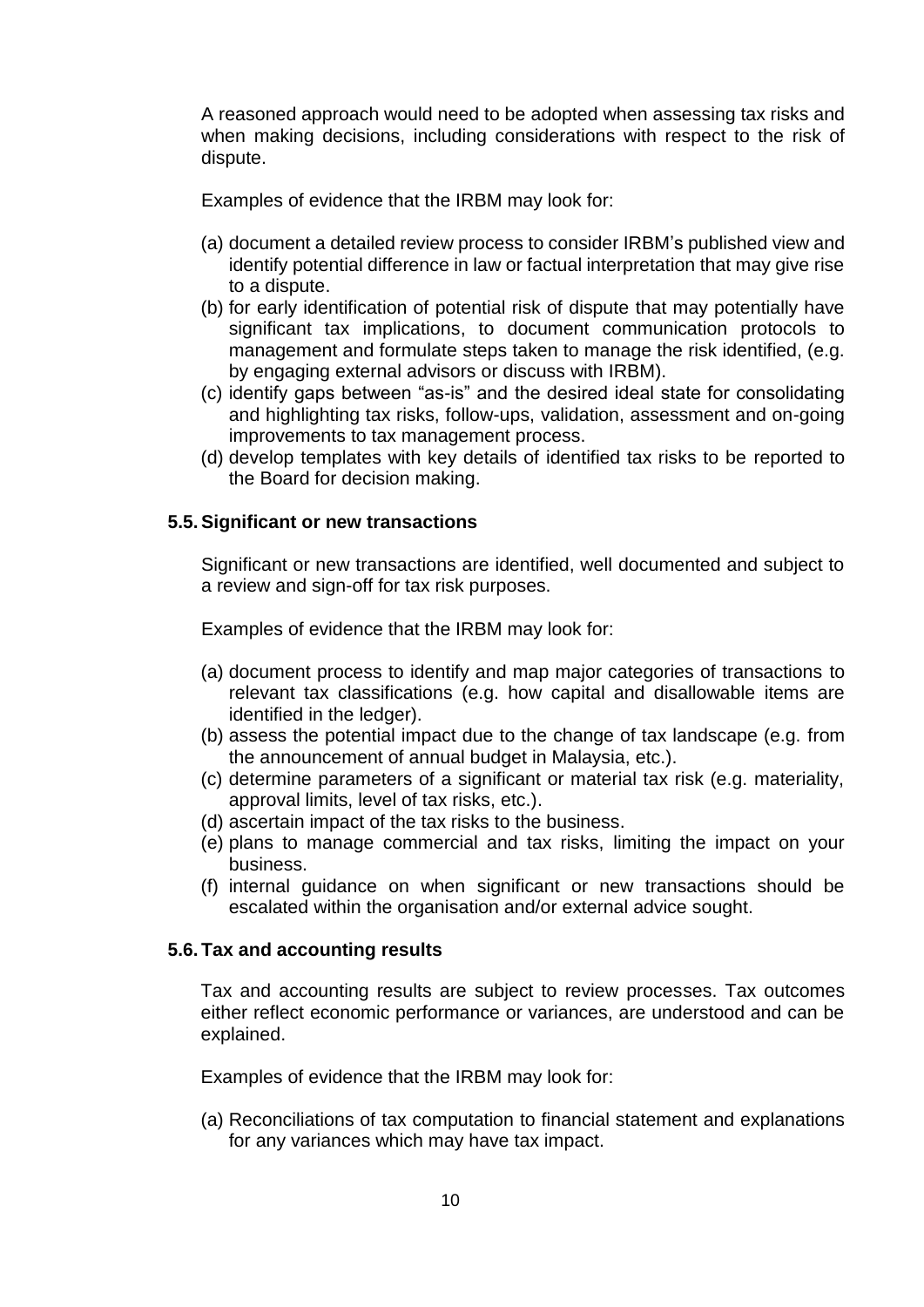(b) Audit reports.

#### **6. IMPLEMENTATION**

This framework is to be read together with the Programme Guide (or any other accompanying guidelines) for the implementation of the TCGF in Malaysia.

Broadly, the key elements of the TCGF Programme comprise the following:

#### **6.1 The need for a TCGF Programme**

The TCGF Programme is an arrangement between the IRBM and the taxpayer to work together to improve an organisation's corporate tax compliance matters in an open and honest manner.

The IRBM would encourage taxpayers to participate in this TCGF Programme with the aim to establish a transparent relationship in approaching tax matters moving forward. Both parties will commit to cultivate and grow mutual trust.

This Programme also establishes a platform to encourage on-going discussions on tax risk management matters between IRBM and participants. Both parties can learn and gather more insights on managing tax risks and implementing controls for the overall business operations. At the same time, this allows the IRBM to understand the commercial reasons on business decisions being made by taxpayers.

#### **6.2 Participation in the TCGF Programme**

Presently participation encouraged for organisations that:

- (a) Have medium to complex structures and business models
- (b) Engage in voluminous transactions
- (c) Place emphasis on tax risk management as part of their corporate governance
- (d) Rely on extensive in-built controls in their systems and processes to generate timely and accurate data for financial and tax reporting
- (e) Cultivate transparency and openness in engaging IRBM.

Further encouragement for large businesses to participate in the TCGF Programme.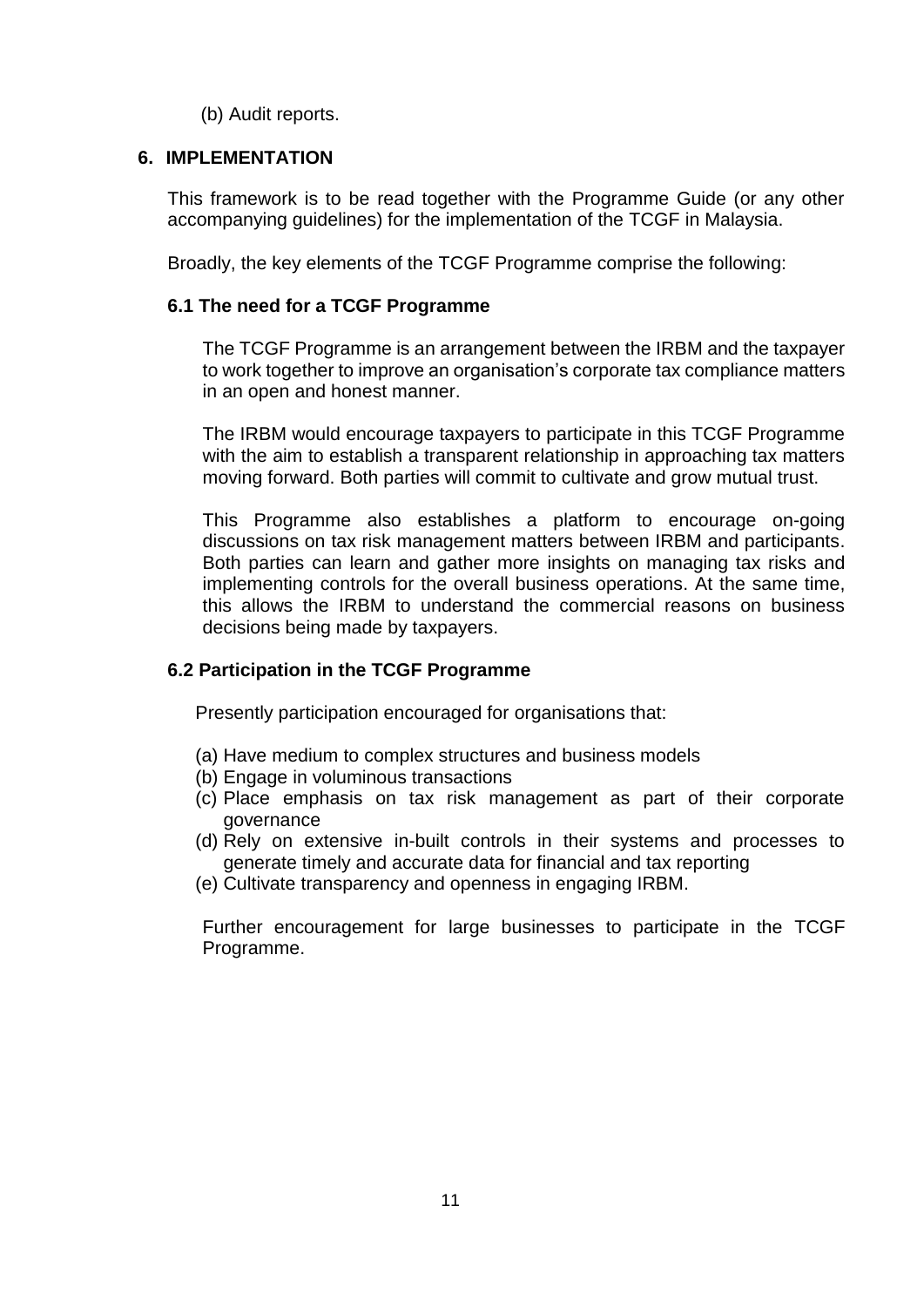#### **6.3 Processes of the TCGF Programme**

#### **Step 1: Getting ready**

- $\square$  (a) Satisfy pre-requisites
- (b) Preliminary self-assessment
- $\Box$  (c) Submission of participation form (notice of acceptance within 14 days from submission of participation form)

#### **Step 2: Review by Independent Reviewer**

- $\Box$  (a) Appointment of independent reviewer by the participants to perform a review assessment on the TCGF
- $\Box$  (b) The independent reviewer can be a public accounting entity or independent in house internal audit team, as long as the respective team members are accredited tax practitioners.

#### **Step 3: Submission to the IRBM**

(a) Submission of self-review assessment report and report findings prepared by the independent reviewer to the IRBM (within 6 months from approval of participation)

#### **Step 4: Evaluation by the IRBM**

- $\square$  (a) Review documents submitted
- $\square$ (b) Meetings with IRBM
- $\Box$ (c) IRBM to conduct assessment (within 6 months from the date of submission)

#### **Step 5: Conclusion of assessment by the IRBM**

 $\square$  (a) Award of participation status of the TCGF Programme

#### **6.4 TCGF Programme Timeframe**

Proposed timeframe from the date of acceptance of the participant by the IRBM (Step 1) to the award of participation status (Step 5): 8 - 12 months, with a potential extension of time application subject to IRBM's approval.

Other considerations:

(a) Validity of the awarded status (for 3 years).

(b) Renewal process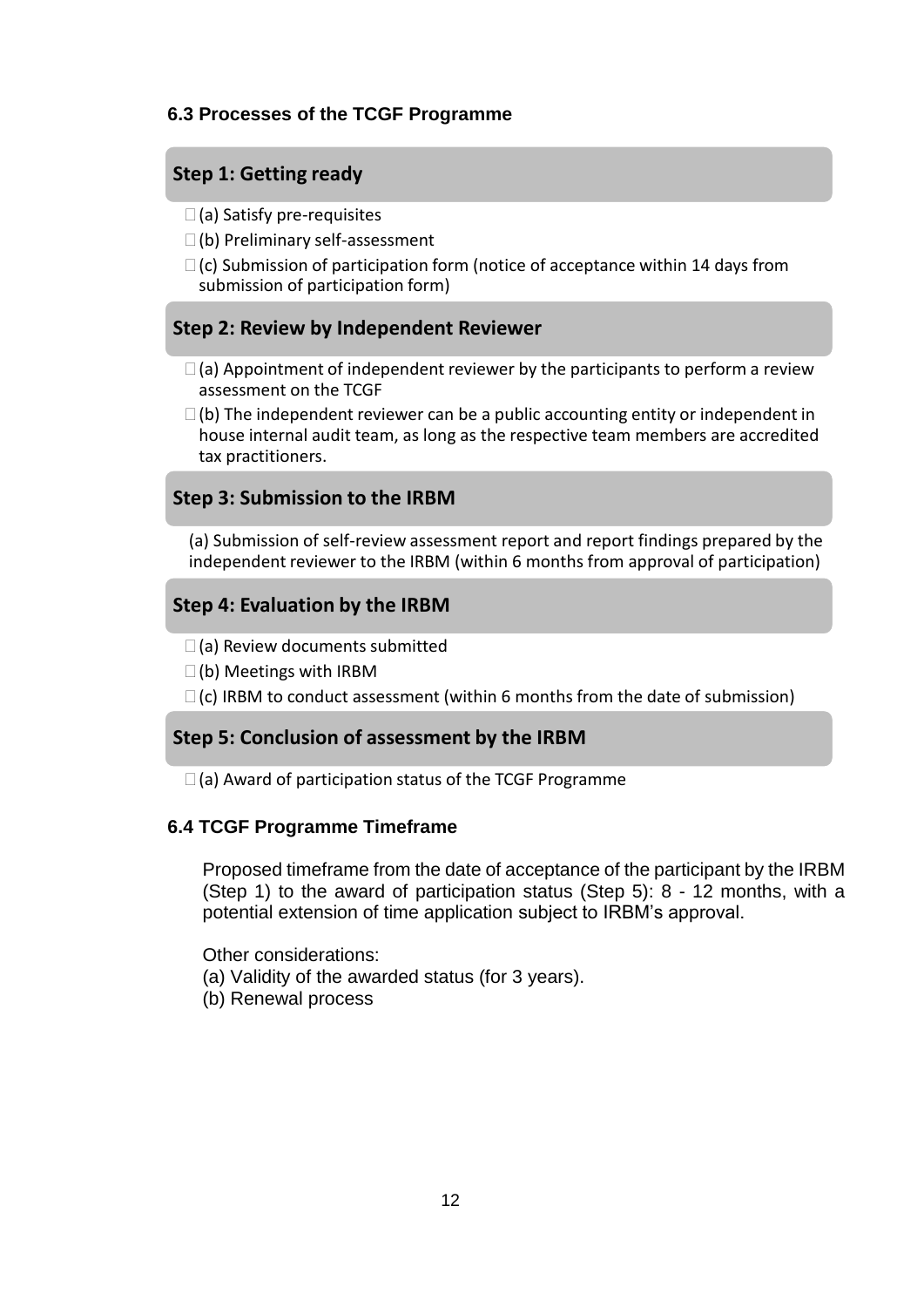#### **6.5 Benefits of the TCGF Programme**

Participants will be able to enjoy the following benefits upon its participation in the TCGF Programme include:

- Reduced scrutinization of compliance activities
	- No/lesser tax audits will be conducted.
	- Higher materiality or reduced sample size.
- Expedite tax refunds
	- Accelerate tax refunds' process for compliant participants, provided no anomalies are noted and subject to management approval with best endeavour will be given to expedite refunds.
- Appointment of a dedicated tax officer
	- A single point of contact between taxpayer and IRBM
	- Expedite any on-going dialogue on technical matters
- Priority consideration
	- Eligible to be granted priority consideration for compliant participants with no penalty imposed.

#### **7. CONCLUSION**

The IRBM is committed to provide guidance to assist organisations to develop an effective tax governance to meet your obligations. Therefore, organisations are strongly encouraged to adopt and implement a robust TCGF within the organisation.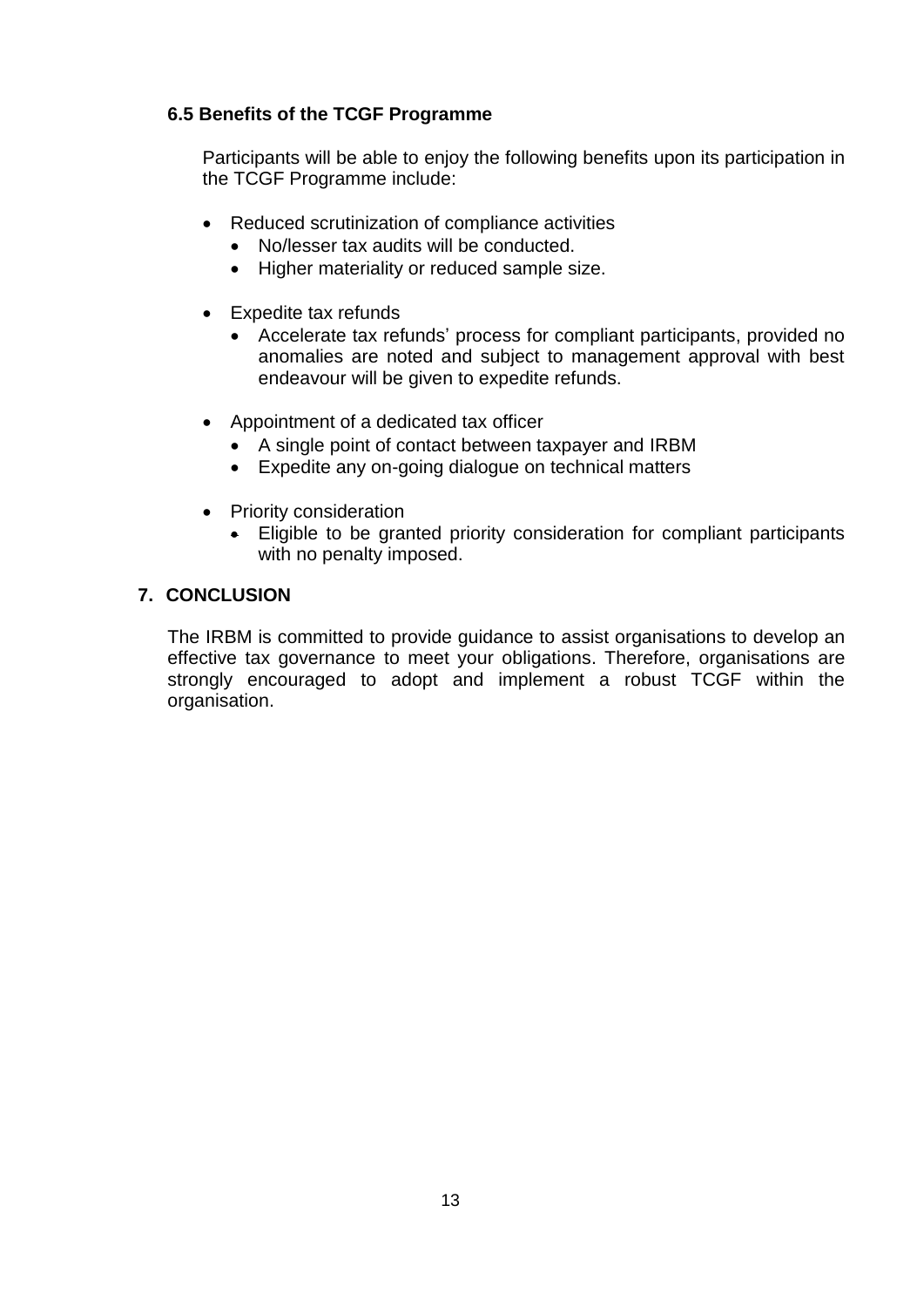## **Appendix 1: The OECD's six principles of a TCGF**

The OECD's six principles of the TCGF are summarized as follows:

| No.            | <b>Principles</b>                     | <b>Description</b>                                                                                                                                                                                                                                                                                                                                                                                                                                                                                                       |  |  |
|----------------|---------------------------------------|--------------------------------------------------------------------------------------------------------------------------------------------------------------------------------------------------------------------------------------------------------------------------------------------------------------------------------------------------------------------------------------------------------------------------------------------------------------------------------------------------------------------------|--|--|
| 1              | Tax<br><b>Strategy</b><br>Established | The tax strategy should be clearly documented and owned<br>by the Board of Directors / senior management of the<br>enterprise.                                                                                                                                                                                                                                                                                                                                                                                           |  |  |
| $\overline{2}$ | Applies<br>Comprehensively            | All transaction entered into by an enterprise are capable<br>of affecting its position in one way or another, which<br>means that the TCGF needs to be able to govern the full<br>range of the enterprise' activities and ideally should be<br>embedded in day-to-day management of business<br>operations.                                                                                                                                                                                                              |  |  |
| 3              | Responsibility<br>Assigned            | The board of an enterprise is accountable for the design,<br>implementation and effectiveness of the tax control<br>framework of that enterprise. The role of the enterprise's<br>and<br>responsibility<br>department<br>its<br>for<br>the<br>tax<br>implementation of the TCGF should be clearly recognized<br>and properly resourced.                                                                                                                                                                                  |  |  |
| $\overline{4}$ | Governance<br>Documented              | There needs to be a system of rules and reporting that<br>ensures transactions and events are compared with the<br>expected norms and potential risks of non-compliance<br>identified and managed. This governance process should<br>explicitly documented and sufficient resources<br>be<br>deployed to implement the TCGF and review its<br>effectiveness periodically.                                                                                                                                                |  |  |
| 5              | Testing<br>Performed                  | Compliance with the policies and processes embodied in<br>the TCGF should be the subject of regular monitoring,<br>testing and maintenance.                                                                                                                                                                                                                                                                                                                                                                              |  |  |
| 6              | Assurance<br>Provided                 | The TCGF should be capable of providing assurance to<br>stakeholders, including external stakeholders such as a<br>tax administration, that tax risks are subject to proper<br>control and that outputs such as tax returns can be relied<br>upon. This is accomplished by establishing the entity's<br>"risk appetite" and then by ensuring that their Risk<br>Management Framework is capable of identifying<br>that<br>with<br>departures<br>from<br>mechanisms<br>for<br>mitigating/eliminating the additional risk. |  |  |

Source: OECD (2016), Co-operative Tax Compliance: Building Better Tax Control Frameworks, OECD Publishing, Paris.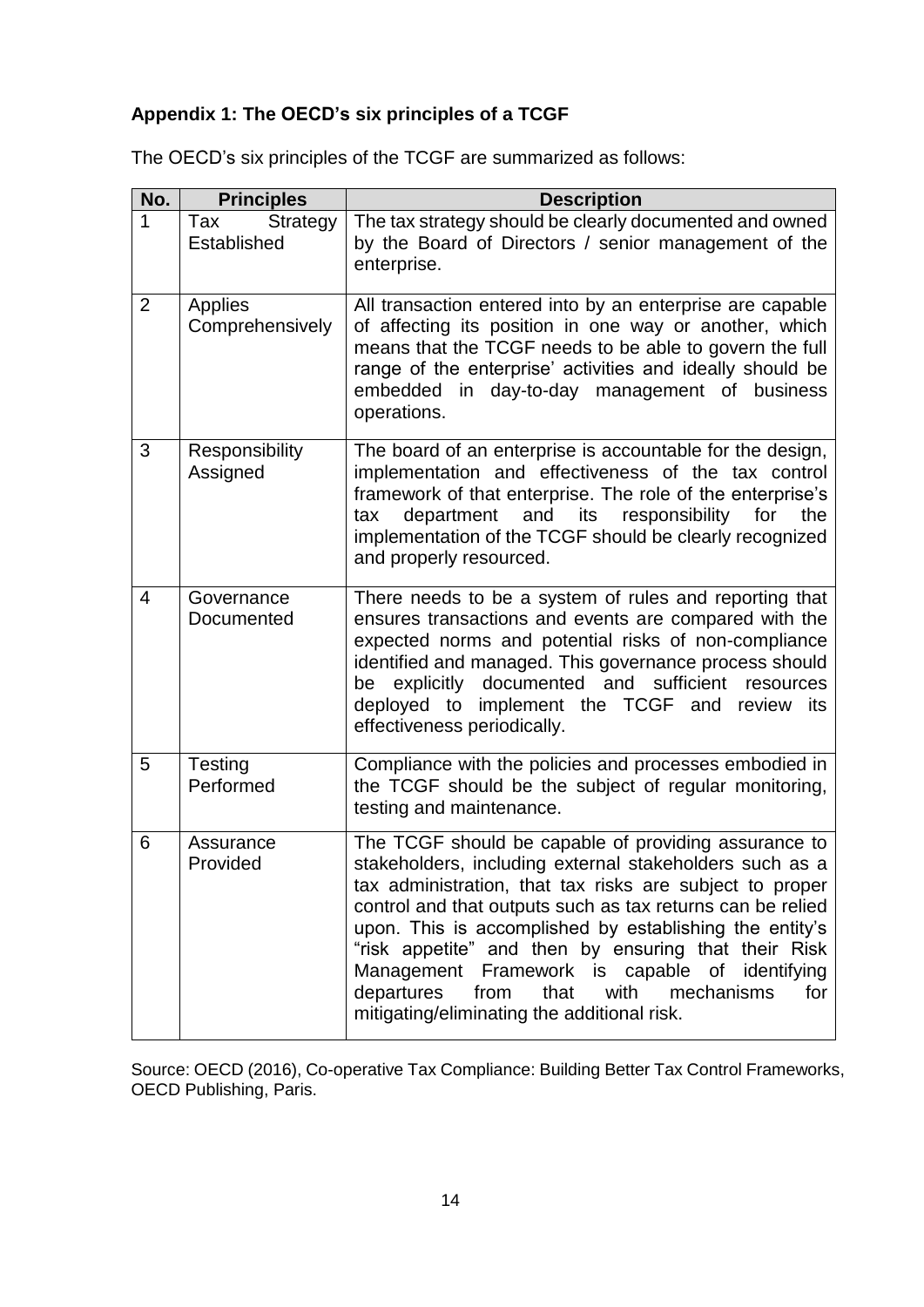#### **Appendix 2: Example of an organisation's corporate income tax preparation and submission flowchart**

The flowchart and table below outline an example of how an organisation may document its income tax preparation and submission process to provide a clear view of the organisation's key control points. For organisations which automate or outsource its income tax compliance preparation work, IRBM acknowledge that the preparation and controls may be different.

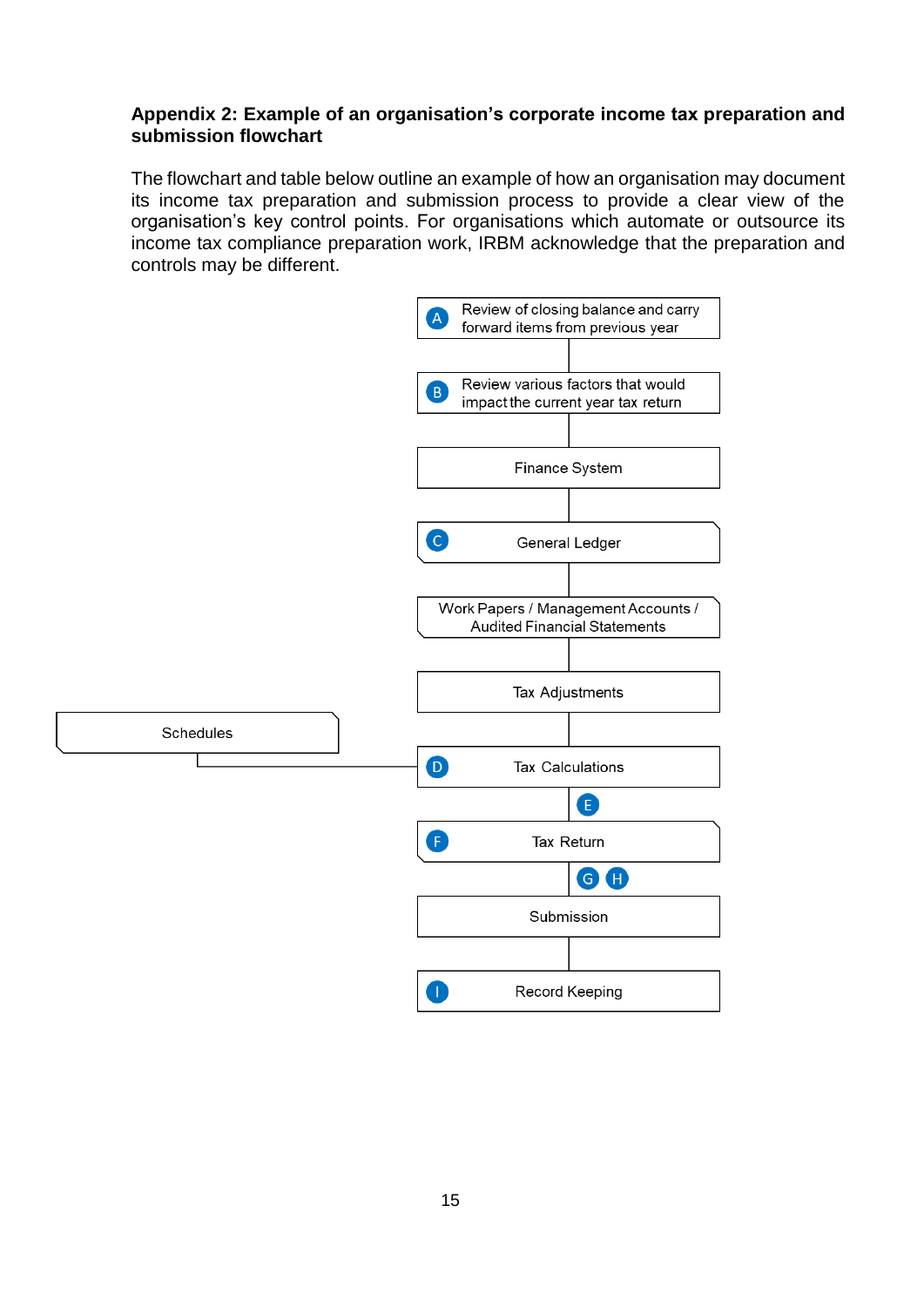#### **Appendix 2: Example of an organisation's corporate income tax preparation and submission flowchart** *(cont'd)*

| Tax return preparation<br>process flow<br>description                                                                                                                                                | <b>Key</b><br>Control(s) | <b>Manual</b> /<br>automated<br>controls | <b>Frequency</b><br>of control | <b>Control</b><br>evidence                                                                                                                                           |
|------------------------------------------------------------------------------------------------------------------------------------------------------------------------------------------------------|--------------------------|------------------------------------------|--------------------------------|----------------------------------------------------------------------------------------------------------------------------------------------------------------------|
| Review closing balance<br>and carry forward items<br>from previous year's tax<br>return                                                                                                              | Control A                | Manual                                   | Annual                         | Sign-off of year<br>end checklist by<br>team<br>tax<br>member<br>and<br>review<br>by tax<br>team manager.                                                            |
| Export<br>to<br>Excel<br>Spreadsheet<br>other<br>or<br>systems, as relevant                                                                                                                          | Not a key<br>control     | N/A                                      | N/A                            | N/A                                                                                                                                                                  |
| Review various factors<br>that would impact the<br>current year tax return<br>(including new tax laws,<br>changes in accounting<br>standards,<br>internal<br>accounting<br>system<br>upgrades, etc.) | Control B                | Manual                                   | Annual                         | <b>Discussion</b><br>memorandum or<br>year-end<br>checklist<br>prepared<br>by<br>tax/finance team<br>member<br>and<br>reviewed<br>by<br>tax/finance team<br>manager. |
| Extract general ledgers<br>from finance system for<br>the relevant period (12<br>months ending, e.g. 31<br>December)<br>by<br>team<br>member                                                         | Not a key<br>control     | N/A                                      | N/A                            | N/A                                                                                                                                                                  |
| Check the extractions of<br>general ledgers                                                                                                                                                          | Control C                | Manual                                   | Monthly                        | of<br>Sign-off<br>end<br>month<br>checklist<br>by<br>member<br>team<br>and<br>review by<br>team manager.                                                             |
| Working<br>papers<br>are<br>prepared for all manual<br>adjustments                                                                                                                                   | Not a key<br>control     | N/A                                      | N/A                            | N/A                                                                                                                                                                  |
| Adjustments are input<br>into the tax calculation                                                                                                                                                    | Not a key<br>control     | N/A                                      | N/A                            | N/A                                                                                                                                                                  |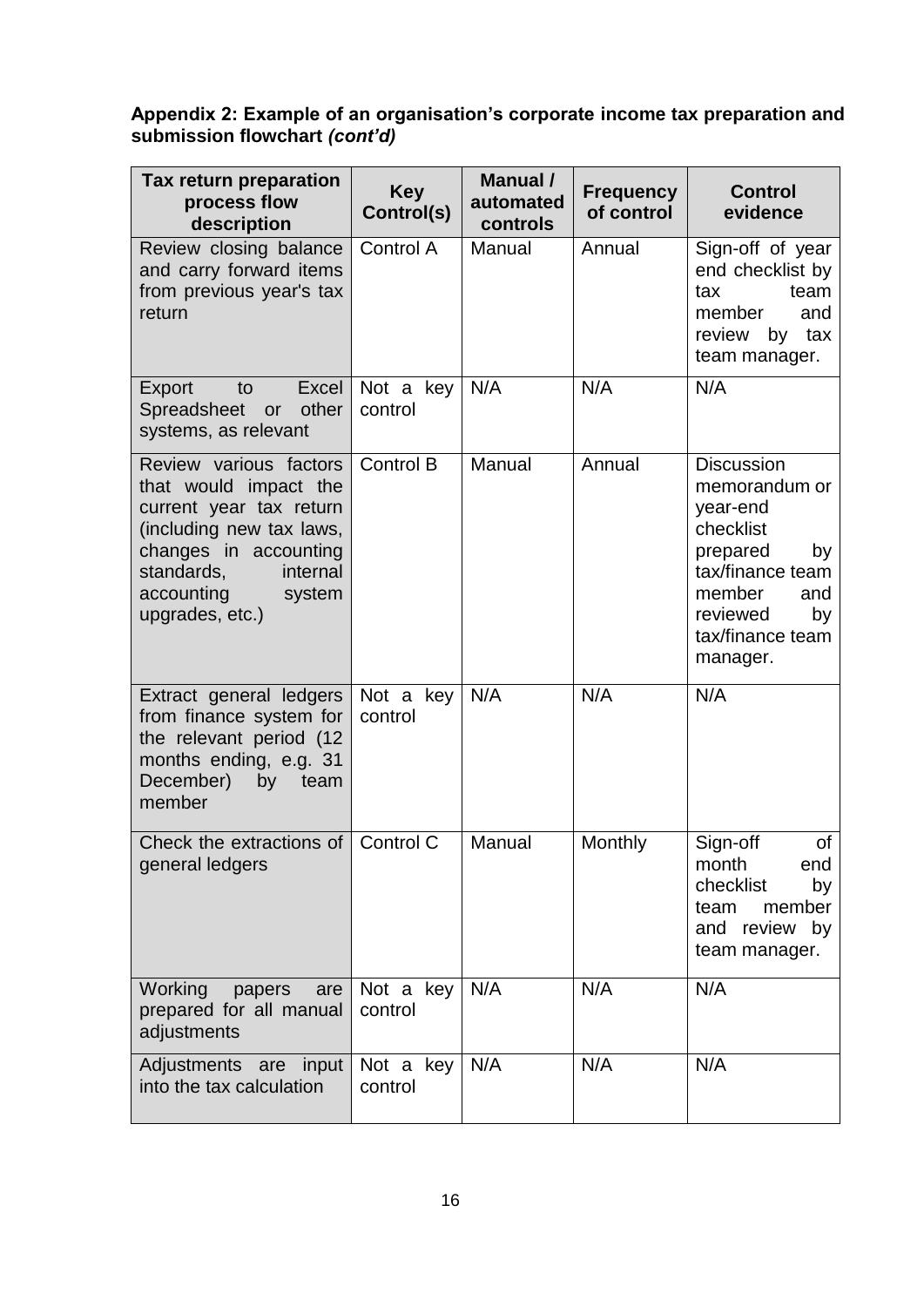#### **Appendix 2: Example of an organisation's corporate income tax preparation and submission flowchart** *(cont'd)*

| Tax return preparation<br>flow<br>process<br>description                                                                                                                        | <b>Key</b><br>Control(s) | <b>Manual</b><br>automated<br>controls | <b>Frequency</b><br>of control | <b>Control</b><br>evidence                                                                                                                                 |
|---------------------------------------------------------------------------------------------------------------------------------------------------------------------------------|--------------------------|----------------------------------------|--------------------------------|------------------------------------------------------------------------------------------------------------------------------------------------------------|
| Information inserted are<br>reviewed by a second<br>$\sqrt{ }$<br>finance<br>staff<br>tax<br>member                                                                             | Control D                | Manual                                 | Yearly<br>(Income<br>tax)      | Sign-off of year<br>end checklist by<br>$\prime$<br>finance<br>tax<br>member<br>team<br>and review by<br>finance<br>$\sqrt{2}$<br>tax<br>team manager      |
| Reconciliation<br><b>of</b><br>accounting profit/loss to<br>taxable income/loss to<br>ensure completeness,<br>and<br>accuracy<br>incorporate explanatory<br>for all differences | Control E                | Manual                                 | Annual                         | Sign-off of year<br>end checklist by<br>finance<br>$\sqrt{2}$<br>tax<br>member<br>team<br>review by<br>and<br>finance<br>tax<br>$\prime$<br>team manager   |
| Working papers<br>are<br>prepared for supporting<br>schedules                                                                                                                   | Not a key<br>control     | N/A                                    | N/A                            | N/A                                                                                                                                                        |
| Tax<br>return<br>and<br>schedules are reviewed<br>and signed off by tax /<br>finance review team                                                                                | <b>Control F</b>         | Manual                                 | Annual                         | Sign-off of year<br>end checklist by<br>finance<br>$\sqrt{2}$<br>tax<br>member<br>team<br>review by<br>and<br>$\sqrt{2}$<br>finance<br>tax<br>team manager |
| <b>Executive memorandum</b><br>is prepared and tabled to<br>a governing committee<br>summarising<br>the<br>analysis and findings as<br>per tax return                           | <b>Control G</b>         | Manual                                 | Annual                         | finance<br>Tax<br>$\sqrt{2}$<br>to<br>manager<br>submit to Head<br>of Tax / Finance                                                                        |
| Final<br>review<br>and<br>lodgement of tax return<br>by company's Head of<br>Tax / Head of Finance /<br><b>Company Director</b>                                                 | <b>Control H</b>         | Manual<br>Automated                    | Annual                         | Head of Tax /<br><b>Head of Finance</b><br>Company<br>Directors' signed<br>off on tax returns                                                              |